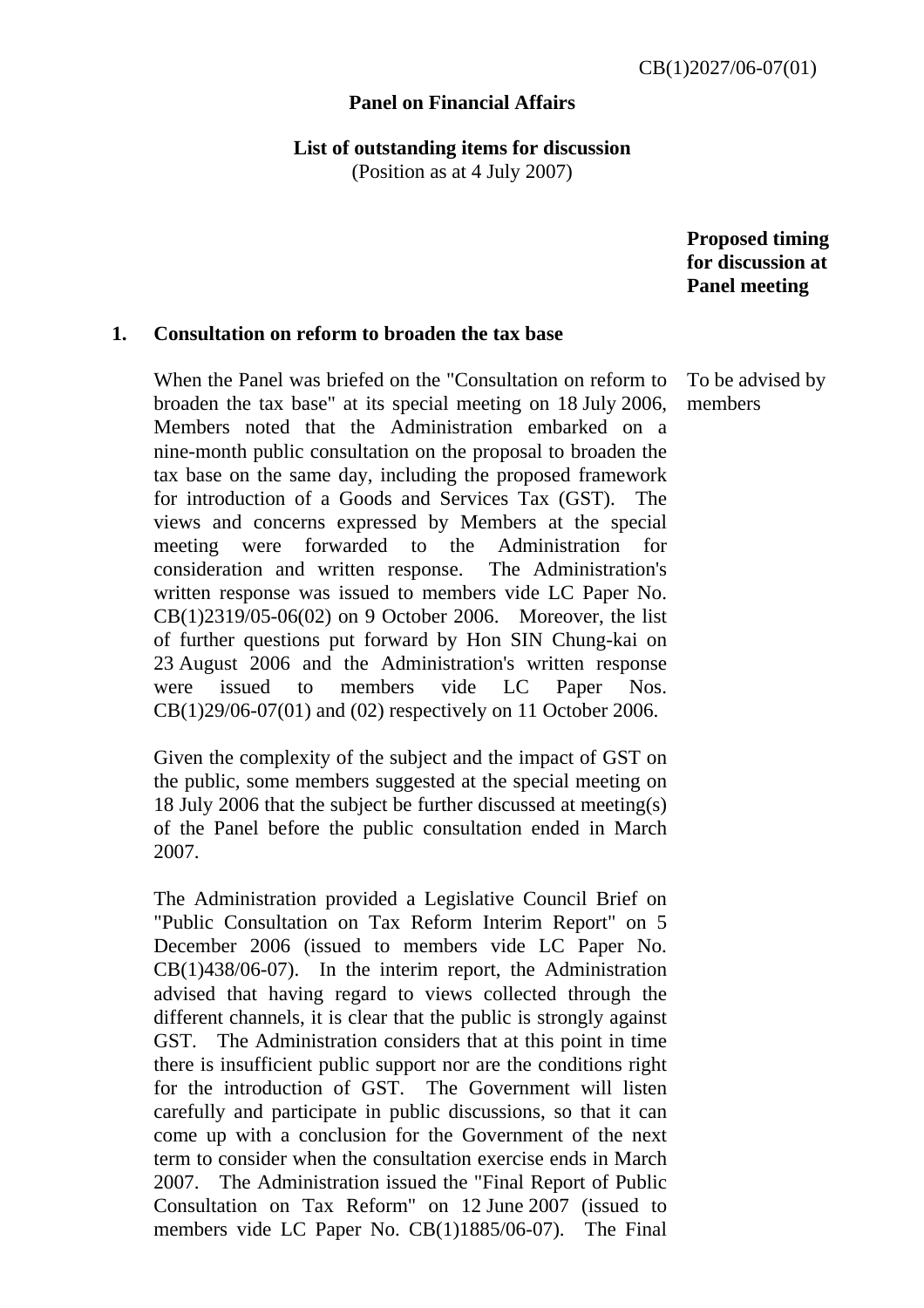Report recommends that the Government should continue to study options for broadening the tax base and address this fundamental issue at a suitable time in the future and consult the public on the health care financing proposals as soon as possible.

- 2 -

## **2. Scheme for outsourcing summary bankruptcy cases**

 The purpose of the Bankruptcy (Amendment) Bill 2004 is to empower the Official Receiver to outsource debtor-petition summary bankruptcy cases to private-sector insolvency practitioners. The Bills Committee on Bankruptcy (Amendment) Bill 2004 requested the Administration to review the outsourcing scheme after implementation of the scheme. The Secretary for Financial Services and the Treasury undertook in his speech during the resumption of the Second Reading debate on the Bill at the Council meeting on 6 July 2005 that the Administration would review the outsourcing scheme 24 months after implementation of the scheme and report the outcome of the review to the LegCo. 2007 - 2008

 The Administration was invited to report the outcome of the review to the Panel in due course.

# **3. Introduction of a new category of "travel insurance agents"**

 At the Panel meeting held on 4 July 2005, members were 2007 - 2008 briefed on the proposal to introduce a new category of "travel insurance agents" catering for travel agents. The Administration was asked then to consider how to address the grave concern expressed by insurance intermediaries.

 At the Panel meeting held on 5 December 2005, members noted that the insurance industry had accepted the proposal and requested for a report about one year after its implementation on the number and percentage of travel agents who have passed the qualifying examination and obtained registration, as well as on effectiveness of the registration system and its impact on professional standards among insurance intermediaries.

 The new category of "travel insurance agents" was successfully introduced in May 2006 and about 2300 travel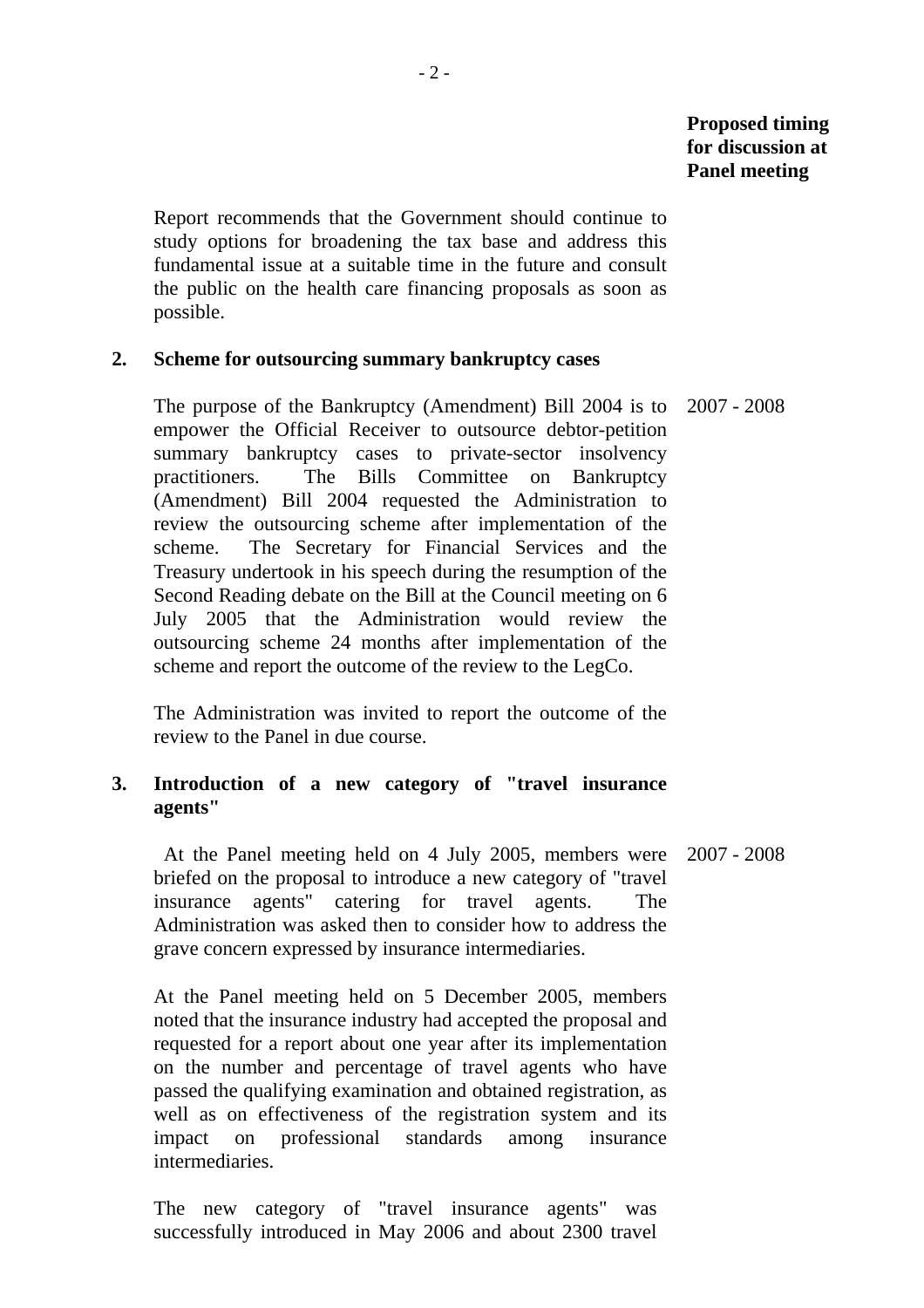agency staff have already gone through the requisite examination as at June 2007. The Administration will provide a progress report on this subject in 2007-2008.

## **4. Review of the Personalized Vehicle Registration Marks Scheme**

 At the request of the Bills Committee on Revenue (Personalized Vehicle Registration Marks) Bill 2005, the Administration undertook to conduct an overall review of the captioned Scheme one year after its implementation and report the outcome of the review to the relevant Panel. The Bills Committee has referred the issue to the Panel for follow-up action.

 The Administration was invited in February 2006 to report the outcome of the review to the Panel in due course. In its written reply dated 2 March 2006, the Administration advised that it would be able to report to the Panel in the first quarter of 2008. The Administration's reply was circulated to members vide LC Paper No. CB(1)1138/05-06 on 22 March 2006.

# **5. Consultancy study on the feasibility of establishing insurance Policyholders' Protection Funds in Hong Kong**

 The Administration commissioned a consultancy study on the feasibility of establishing Policyholders' Protection Funds (PPFs) in Hong Kong in late-2002 and conducted a public consultation exercise from December 2003 to March 2004 on whether and how PPFs should be introduced locally. To be confirmed

 At the Panel meeting on 1 March 2004, members were briefed on major findings of the consultancy study and proposed PPF options. The Administration undertook to consult the Panel on the way forward after the public consultation exercise.

 The Administration accepted in March 2007 the final consultancy report containing an analysis of feedback received from the public consultation exercise and recommendations on the feasibility of introducing PPFs in Hong Kong. concluded that while there is no fundamental reason why an appropriate form of PPF scheme would not be feasible in Hong Kong, the workability and success of such an initiative depend heavily on its scope and nature as well as industry and public

First quarter of 2008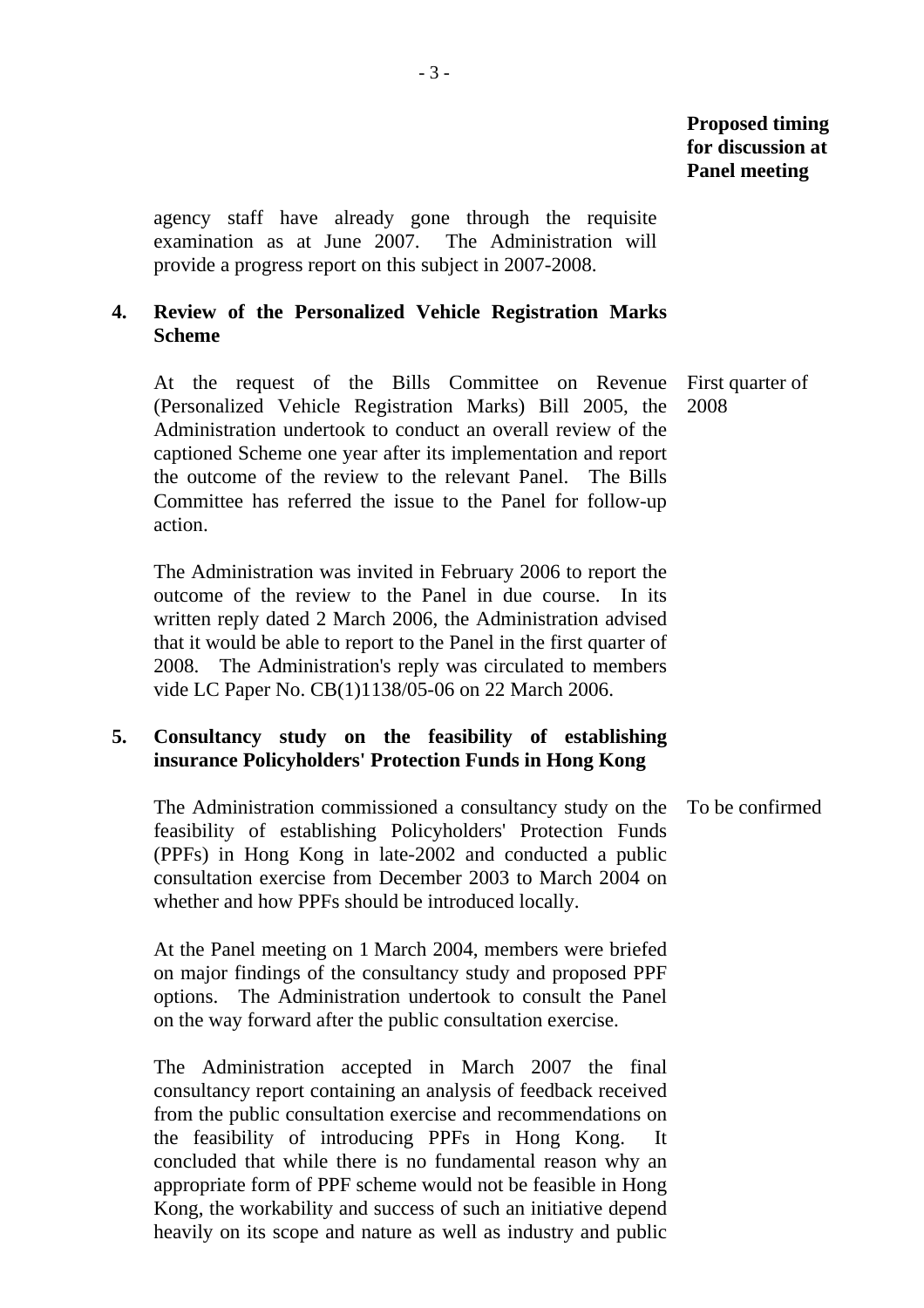# **Proposed timing for discussion at Panel meeting**

support.

 In light of these findings, the Administration will discuss with the industry on an optimal way to offer protection to policyholders in Hong Kong. It will consult the Panel at an appropriate time.

## **6. Consultancy study on the supervisory framework of the assets of long term insurers in Hong Kong**

 In October 2003, the Administration commissioned a To be confirmed consultancy study to examine effectiveness of the long term asset supervisory framework and assess the need for further enhancements to protect policyholders in Hong Kong. The subject was proposed by the Administration in November 2004.

 The consultant has produced a series of reports covering the study framework, review of the asset supervisory regime, preliminary options for establishing the long term assets valuation framework and safeguarding mechanism, public consultation strategy, etc.

 Before proceeding with public consultation under Stage One of the study, the Administration has looked into international regulatory trends such as increased adoption of risk based capital (RBC) regimes and a target recently set by the International Association of Insurance Supervisors (IAIS) to introduce Solvency II as a common RBC standard applicable globally by 2010. Since these developments could entail a major overhaul of the existing asset supervisory regime and given a package of administrative measures put into place by the Insurance Authority to strengthen its monitoring role, the Administration has reached an agreement with the consultant to terminate the study in June 2007.

 The Administration will continue to closely monitor the development of Solvency II by IAIS with a view to assessing its applicability to Hong Kong.

#### **7. Proposal to write off a judgement debt**

 At the Panel meeting held on 6 June 2005, members were To be confirmed briefed on the Administration's proposal to write off a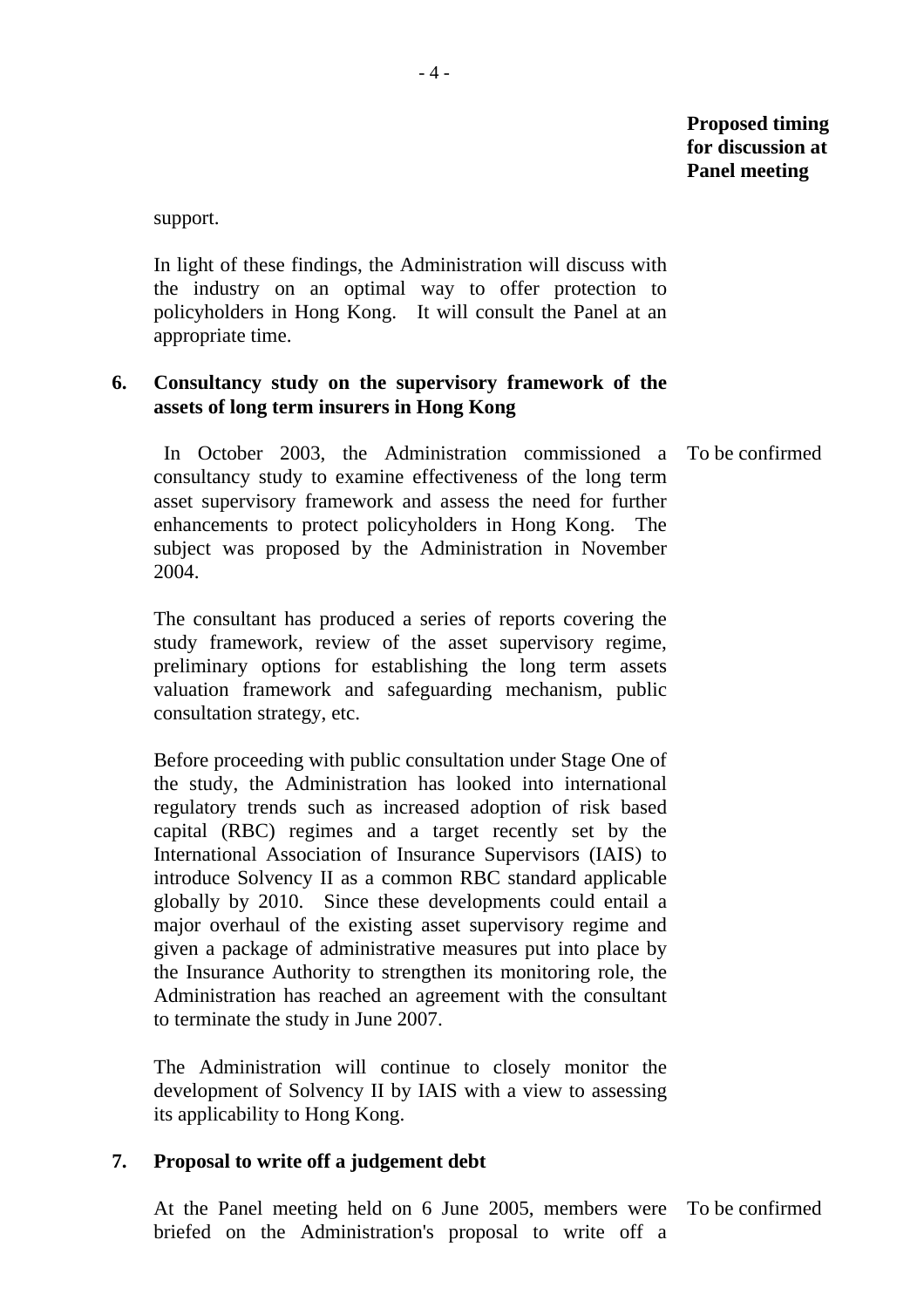**Proposed timing for discussion at Panel meeting** 

judgement debt which was considered irrecoverable. The debt was owed to the Government by an auctioneer hired by the former Government Supplies Department to conduct commercial disposal of unserviceable or obsolete government stores and confiscated goods. Members expressed concerns about actions taken by the Administration to recover the outstanding payments from the auctioneer and details of the Administration's internal investigation on the case including the disciplinary proceedings taken against the involving civil servants. It was agreed that the Panel would further discuss the proposal in due course after the Administration had provided the supplementary information requested by members.

 As advised by the Administration on 3 November 2006, it has referred the case to the Police for investigation into whether any criminal offence was involved with regard to the auctioneer. The Administration plans to further consult the Panel on the proposal to write off the judgement debt in due course when the results of the investigation concerned are available and then seek the approval of the Finance Committee on the proposal.

 In the progress report provided by the Administration in June 2007 (LC Paper No. CB(1)2055/06-07(01)), the Administration advises that the Police has completed the investigation and no prosecution action will be taken. Nevertheless, further action will be taken by the Department of Justice (D of J) for the purpose of enforcement of the debt. The Administration will keep in view the development of the case and revert further to the Panel after D of J and the Police have completed their action.

#### **8. Briefing on the draft Companies (Amendment) Bill 2006**

 The Companies (Amendment) Bill 2006 aims to enable the To be confirmed introduction of a scripless securities market allowing securities to be issued and transferred electronically.

 As advised by the Administration on 3 November 2006, it will brief the Panel on the way forward in due course.